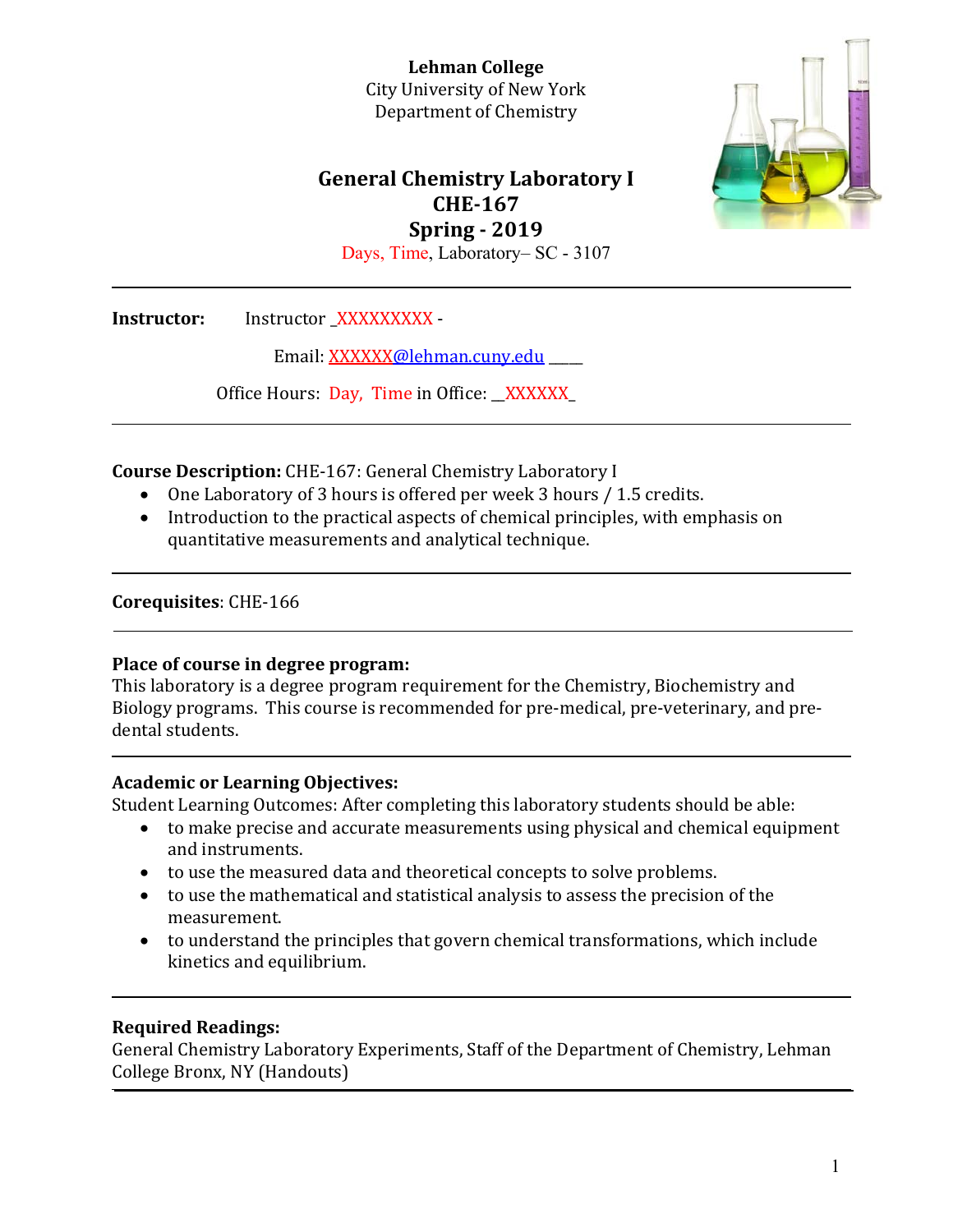City University of New York Department of Chemistry

### **Course Requirements and Grading:**

A student's grade in the CHE 167 class will be determined from a combination of grades given for laboratory reports with grades obtained from quizzes. Each laboratory report and each quiz will be graded from 0 to 10. The student's laboratory report grade will be determined by dropping the two lowest grades on the thirteen laboratory reports and averaging the remaining grades. The student's quiz average will be determined by dropping the lowest grade on the four quizzes and averaging the remaining three grades. The student's final grade will be calculated by summing 70% of the laboratory report average with 30% of the quiz average. In the event a student is absent, a dropped grade for a laboratory report will be assigned for each of the absences. If a student is absent for a quiz that quiz will count for the one dropped quiz. If a student is absent more than twice they cannot receive a passing grade in accordance with the chemistry department's policy. If a student is late two times it will count as one absence. Lateness will be defined by being more than 15 minutes late for the lab.

Laboratory reports are due one week after completion. 0.1 point (out of the maximum of one ten) will be deducted for each day (or part thereof) that the report is late. The reports are received only in the day of the lab. The reports **will be not accepted anymore after two weeks from the date when those were supposed to be turned in.**

| Week<br>Number | Quiz<br>Number | Experiment<br>Number | Topics to be tested on quiz            |  |  |
|----------------|----------------|----------------------|----------------------------------------|--|--|
|                |                | 1, 2, 3, 4           | Measurement, conversions & separations |  |  |
|                |                | 5, 6, 7              | Chemical reactions                     |  |  |
| 12             |                | 8, 9, 10, 11         | Qual scheme                            |  |  |
| 14             |                | 12,13                | Empirical formula and stoichiometry    |  |  |

The quiz schedule is as follows:

### **Attendance Policy:**

The attendance to the laboratory is compulsory. A student cannot miss more than TWO laboratories. For the case of missing more than two laboratories the student will not receive a passing grade. **No make‐up laboratories will be given. This is in accordance with the chemistry department's policy.**

### **Accommodating Disabilities:**

Lehman College is committed to providing access to all programs and curricula to all students. Students with disabilities who may need classroom accommodations are encouraged to register with the Office of Student Disability Services. For more information, please contact the Office of Student Disability Services, Shuster Hall, Room 238, phone number, 718‐960‐8441.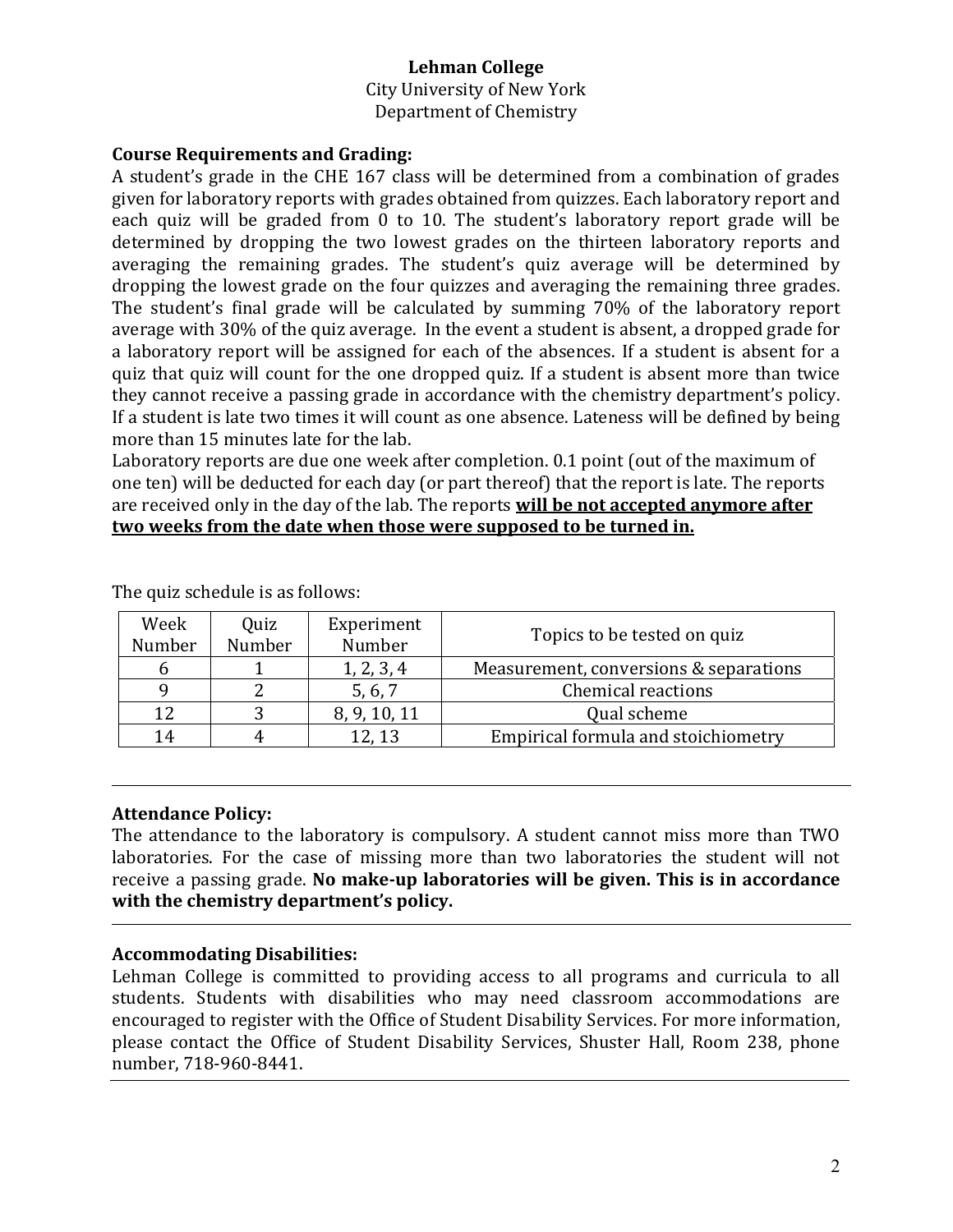City University of New York Department of Chemistry

# **The Science Learning Center (SLC):**

The Science Learning Center (SLC) is the tutoring center on campus. The SLC provides drop-in tutoring for natural and computer science courses. To obtain more information about the SLC, please visit their website at  $http://www.lehman.edu/issp, or please call the$ ACE at 718-960-8175.

### **Classroom Policy:**

- **Food policy: FOOD** and DRINKS are **STRICTLY PROHIBITED** in the chemistry laboratory.
- **Electronic devices Policy:** No electronic devices can be used or kept accessible during lab quizzes; this includes, but is not limited to i-Phones, smart watches, google glasses, cell-phones (any type), beepers, iPods, MP3 players, tape-recorders, PDAs, **bluetooth** and other computing or music devices. Only **basic scientific** calculators will be allowed. **Graphing Calculators are not acceptable**.
- **Cell Phone Policy**: Cell phones are disruptive, even in vibrate mode. Make sure your cell phones are in silent mode before class starts. Text-messaging during class is also highly disruptive (besides absolutely rude) and is forbidden. If a cell phone rings during lab, the explanation will be stopped, until the student will shut down the device and the following penalties are applicable
	- o **0.5 pts penalty** if your cell phone rings while I am in class; **1 pt penalty** if you continue the disturbance (e.g., by letting it ring again); **1.5 pts penalty** for 1st ring on 2nd occasion;
- **Required Equipment** (to be provided by the student): *padlock; detergent; paper towels.*
	- o *The students should provide the padlock in the first three laboratory sessions. If the student is not providing the padlock, the stockroom will not open the drawer starting with the forth week and the laboratory will count as an absence. In the eventuality that the student is losing the key or combination of the padlock the stockroom will help the student to open the drawer and will provide a temporary padlock. This temporary padlock WILL be open next session ONLY if the student can show that he/she has a new padlock.*

# **SAFETY GLASSES** MUST BE WORN AT ALL TIMES IN LABORATORY! Students without **SAFETY GLASSES will be not allowed to work in the laboratory**

# **Academic Integrity:**

See the Lehman Undergraduate Bulletin.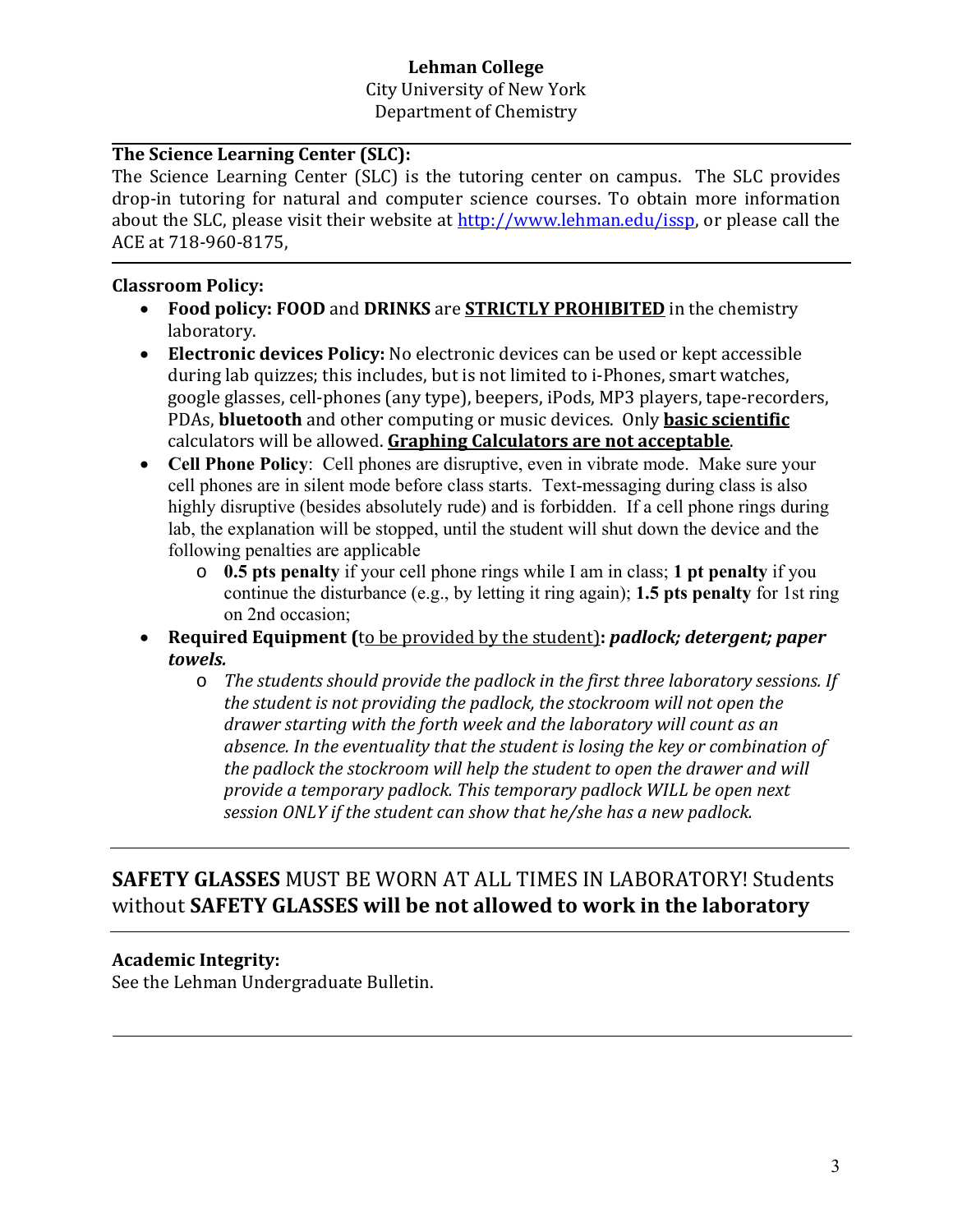### **Course topics:**

The following topics will be covered:

*Mass and Volume Relationships; Separation; Exothermic and Endothermic Reactions; Reactions of Copper; Chemical Reactions; Determining Solution Concentrations; Qualitative Analysis; Determination of the Formula of a Compound; Pressure – Temperature Relationship in Gases.*

#### **Homework Exercise:**

Students should obtain a regular bound notebook. Before coming to the laboratory, the student should write a summary of the procedure for the day's lab experiment in the notebook. The summary should be edited after the experiment has been done and then copied onto a separate piece of paper and attached to the final laboratory report. If the laboratory contains a Pre-lab assignment, the assignment may be done before or after the laboratory experiment has been completed. The lab report for the experiment should be handed in with the pre-lab assignment and a copy of the summary at the next meeting of the class.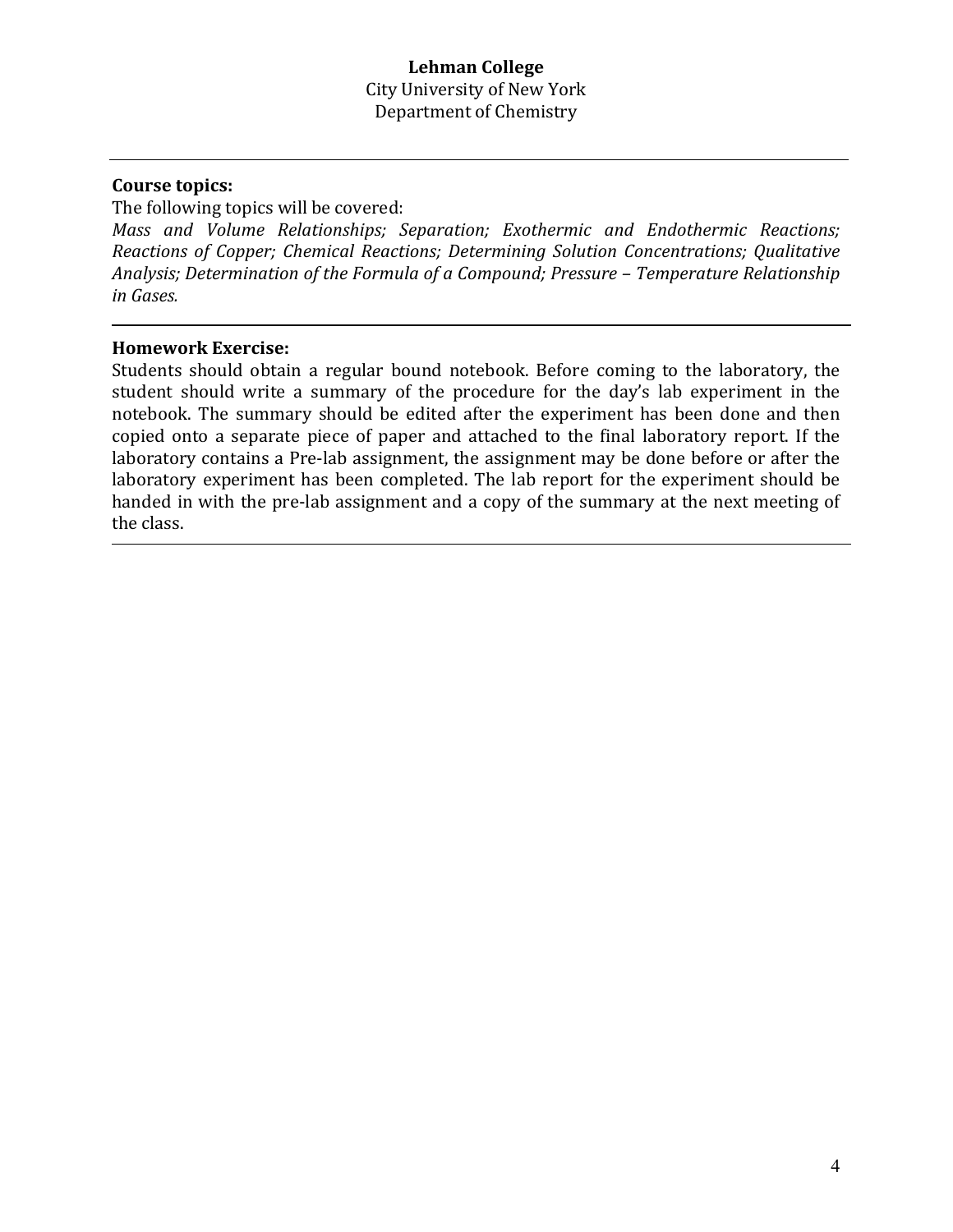## City University of New York Department of Chemistry

# CHE-167 General Chemistry Laboratory I

2019 Spring Semester

# Please Note: This schedule is subject to minor change so that course material can be best presented. **All reading assignments are to be completed before class.**

| <b>EXPERIMENTS</b> |                   |                                                     |  |  |  |  |  |  |
|--------------------|-------------------|-----------------------------------------------------|--|--|--|--|--|--|
| Week               | <b>Experiment</b> | <b>Experiment</b>                                   |  |  |  |  |  |  |
| <b>Number</b>      | <b>Number</b>     | Title                                               |  |  |  |  |  |  |
| $\mathbf{1}$       | $\mathbf{1}$      | Safety, Check in,                                   |  |  |  |  |  |  |
|                    |                   | Measurements                                        |  |  |  |  |  |  |
| $\overline{2}$     | $\overline{2}$    | Measurements & Mass and Volume Relationships        |  |  |  |  |  |  |
| 3                  | 3                 | <b>Observing Chemical Changes</b>                   |  |  |  |  |  |  |
| 4                  | 4                 | Separation of the Components of a Mixture           |  |  |  |  |  |  |
| 5                  | 5                 | <b>Exothermic and Endothermic</b>                   |  |  |  |  |  |  |
| 6                  | 6                 | <b>Reactions of Copper</b>                          |  |  |  |  |  |  |
| 7                  | 7                 | <b>Chemical Reactions</b>                           |  |  |  |  |  |  |
| 8                  | 8                 | Determining the Concentration of a Solution         |  |  |  |  |  |  |
| 9                  | 9                 | Qualitative Analysis of Cations and Cation Unknown  |  |  |  |  |  |  |
| 10                 | 10                | Qualitative Analysis of Anions and Anion Unknown    |  |  |  |  |  |  |
| 11                 | 11                | Analysis of an Unknown Salt                         |  |  |  |  |  |  |
| 12                 | 12                | Determination of the Empirical Formula of Magnesium |  |  |  |  |  |  |
|                    |                   | Oxide                                               |  |  |  |  |  |  |
| 13                 | 13                | Pressure – Temperature Relationship in Gases        |  |  |  |  |  |  |
| 14                 |                   | Check out                                           |  |  |  |  |  |  |